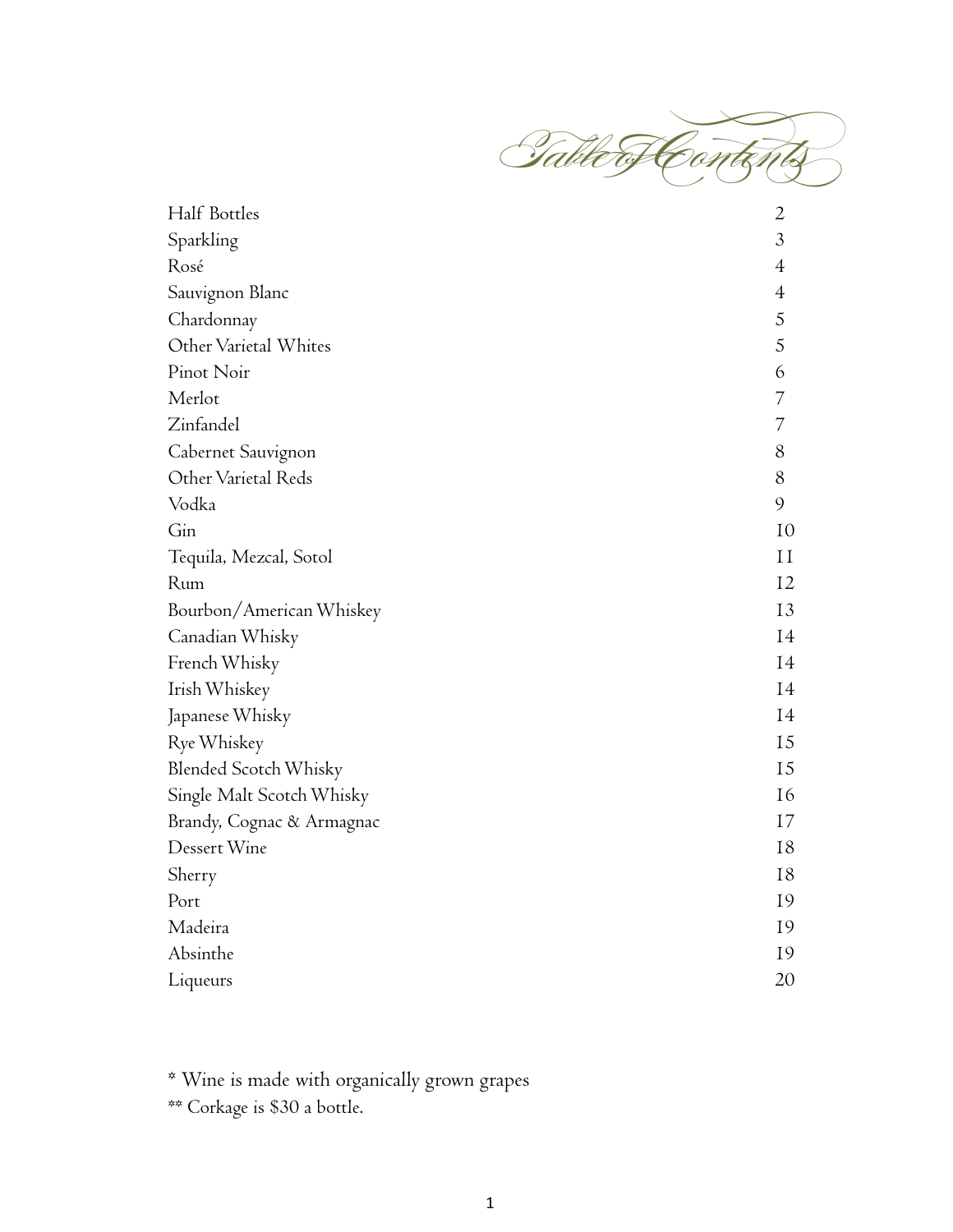

| M.V. Roederer Estate - Brut, Anderson Valley                       | 23 |
|--------------------------------------------------------------------|----|
|                                                                    |    |
| 2019 Honig – Sauvignon Blanc, Northern California                  | 25 |
| 2016 Navarro – Chardonnay, 'Première Reserve', Anderson Valley     | 33 |
| 2017 Staglin - Chardonnay, Estate Grown, Rutherford                | 88 |
|                                                                    |    |
| 2016 Golden Eye - Pinot Noir, Anderson Valley                      | 49 |
| 2017 Husch – Pinot Noir, Anderson Valley                           | 23 |
| 2014 Navarro – Pinot Noir, 'Méthode à l'Ancienne', Anderson Valley | 36 |
| 2015 Qupe – Syrah, Central Coast                                   | 25 |
| 2017 A. Rafanelli - Zinfandel, Dry Creek Valley                    | 47 |
| 2016 Husch - Cabernet Sauvignon, Mendocino                         | 22 |
| 2007 Preface - Cabernet Sauvignon, Alexander Valley                | 59 |
| 2017 Lancaster Estate – Winemaker's Cuvée, Alexander Valley        | 34 |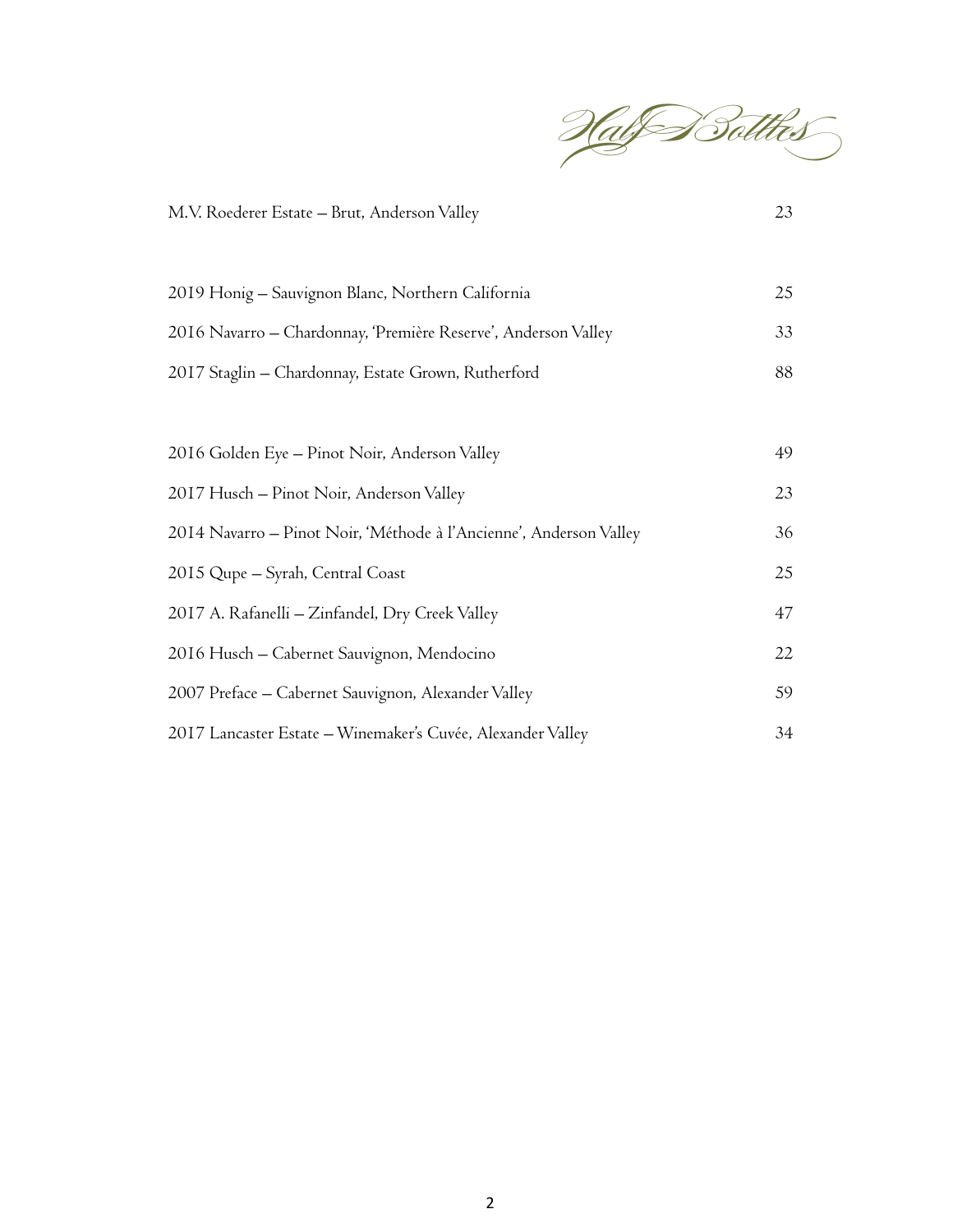

| 2013 Lichen – 'Grand Cuvee', Anderson Valley               | 185 |
|------------------------------------------------------------|-----|
| 2015 Lichen - Blanc de Gris, Anderson Valley               | 76  |
| 2008 Louis Roederer - 'Cristal', Brut, Reims, France       | 428 |
| M.V. Roederer Estate – Brut, Anderson Valley               | 48  |
| 2011 Roederer Estate - 'L'Ermitage', Brut, Anderson Valley | 78  |
| M.V. Scharffenberger – Brut, Mendocino                     | 40  |



| 2016 Goldeneye - Brut Rose, Anderson Valley        | 106 |
|----------------------------------------------------|-----|
| M.V. Scharffenberger - Brut Rose, Mendocino        | 47  |
| 2018 Sin Eater – Pet Nat Rose, Yorkville Highlands | 62  |
| M.V. Roederer Estate - Brut Rose, Anderson Valley  | 67  |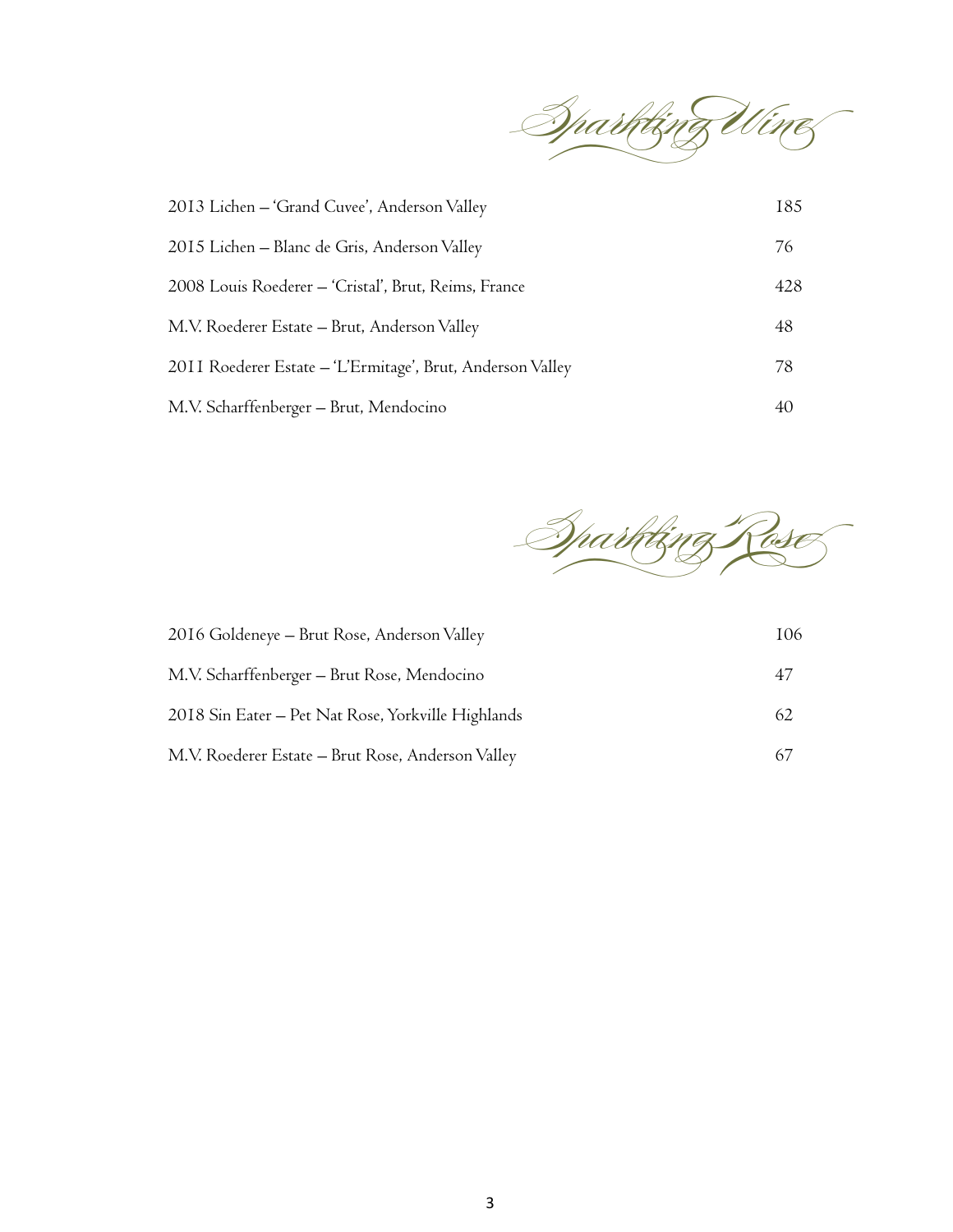

| 2017 Atrea – Rose of Malbec, Mendocino *                                     | 33 |
|------------------------------------------------------------------------------|----|
| 2018 Eric Kent – Rose of Pinot Noir, Syrah, Granache, Sonoma Coast           | 40 |
| 2019 Decoy – Rose of Syrah, Carignan & Mourvedre, California                 | 42 |
| 2019 Monte Volpe – Rosato of Sangiovese, Mendocino                           | 35 |
| 2018 Yamakiri – Rose of Pinot Noir, Zinfandel & Syrah, Yorkville Highlands * |    |
|                                                                              |    |

Sau<del>vignon Blanc</del>

| 2018 Blue Quail - Mendocnio                       | 42 |
|---------------------------------------------------|----|
| 2018 Ferrari Carano - 'Fume Blanc', Sonoma County | 36 |
| 2018 Jepson – estate bottled, Mendocnio           | 55 |
| 2017 Long Meadow Ranch - Napa Valley              | 48 |
| 2019 Peju – Napa Valley                           | 44 |
| 2018 Pennyroyal - Anderson Valley                 | 58 |
| 2018 Rombauer – Napa Valley                       | 62 |
| 2017 Saracina - Mendocino                         | 46 |
| 2017 Yorkville - Yorkville Highlands              | 48 |
| 2017 Waits-Mast - Mendocino Ridge                 | 52 |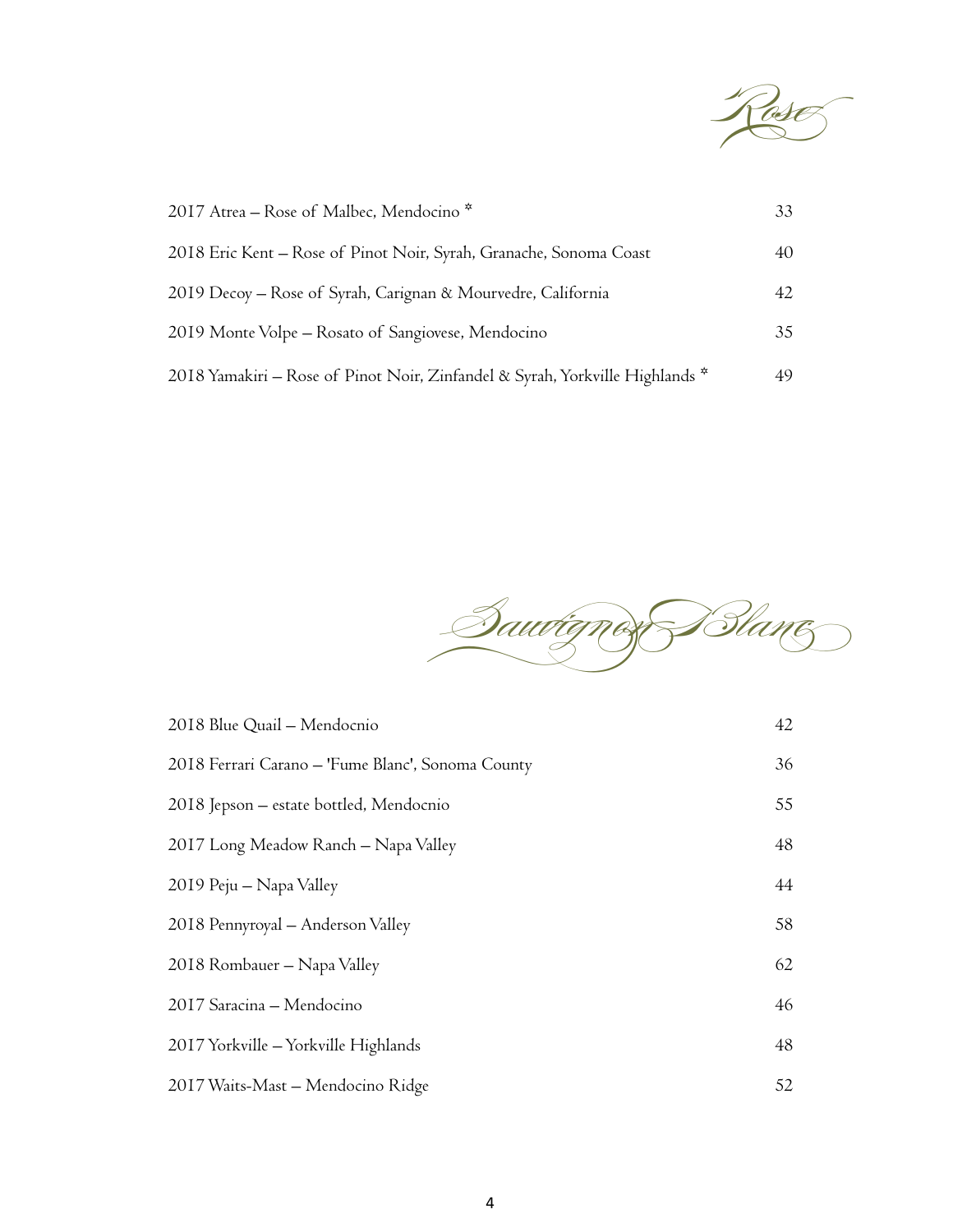

| 2016 Argot - Sonoma County                         | 49              |
|----------------------------------------------------|-----------------|
| 2017 Bacchus - California                          | 42              |
| 2014 Bennett Valley Cellars - Sonoma Valley        | 55              |
| 2017 Cakebread – Napa Valley                       | 90              |
| 2017 Crossbarn - 'Paul Hobbs', Sonoma Coast        | 56              |
| 2016 Navarro – 'Première Reserve', Anderson Valley | 58              |
| 2017 Radio Coteau - 'Savoy', Anderson Valley       | II <sub>5</sub> |
| 2013 Shadowbox - 'Oak Knoll District', Napa Valley | 85              |
| 2014 Silverpoint – Sonoma Coast                    | 81              |



| 2015 Bee Hunter – Semillon, Mendocino                        | 40 |
|--------------------------------------------------------------|----|
| 2018 Carpenter – Pinot Blanc, Mendocino                      | 44 |
| 2018 Dancing Coyote - Gruner Veltliner, Clarksburg           | 36 |
| 2018 Es Okay – Pinot Gris, Mendocino County                  | 50 |
| 2017 Fleur - Vermentino, Carneros                            | 39 |
| 2018 Leo Steen - Chenin Blanc, Dry Creek Valley              | 48 |
| 2016 McNab – French Colombard, Mendocino                     | 32 |
| 2017 Phillips Hill - Riesling, Mendocino Ridge               | 38 |
| 2015 Radio Coteau – Riesling, 'Platt Vineyard', Sonoma Coast | 67 |
| 2019 Rivino – Viognier, Mendocino                            | 38 |
| 2018 Toulouse - Gewurztraminer, Anderson Valley              | 48 |
| 2018 Yamakiri - Albarino, Anderson Valley *                  | 52 |
|                                                              |    |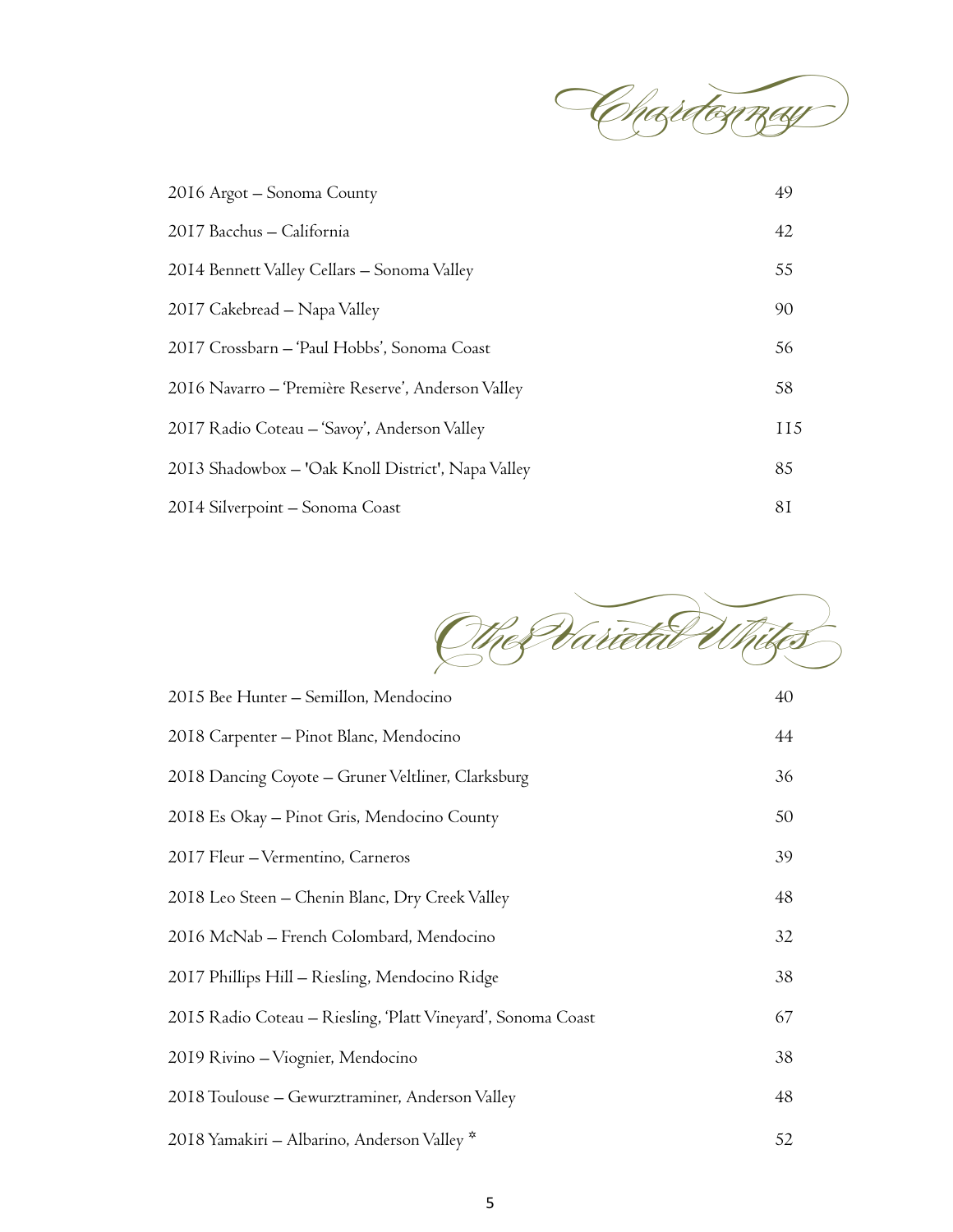

| 2014 Black Kite - 'River Turn', Anderson Valley                    | 109        |
|--------------------------------------------------------------------|------------|
| 2014 Blue Oasis - 'Docker Hill Vineyard', Mendocino                | 64         |
| 2013 Domaine Anderson - Anderson Valley                            | 66         |
| 2015 Drew - 'Joshua's Vineyard', Anderson Valley                   | 128        |
| 2015 Fathers & Daughters - 'Ferrington Vineyards', Anderson Valley | 55         |
| 2017 Father John - Boonville, Anderson Valley *                    | 76         |
| 2016 FEL - Anderson Valley                                         | 69         |
| 2016 Foursight - Anderson Valley                                   | 80         |
| 2016 Goldeneye - Anderson Valley                                   | 92         |
| 2017 Kosta Browne - Russian River Valley                           | 215        |
| 2017 Lichen - 'White Pinot', Anderson Valley                       | 7I         |
| 2016 Masut - Mendocnio                                             | 62         |
| 2016 Navarro – 'Méthode à l'Ancienne', Anderson Valley             | 64         |
| 2013 Panthea - Anderson Valley *                                   | 60         |
| 2018 Phillips Hill - 'Boontling', Anderson Valley                  | 49         |
| 2015 Toulouse - Hungarian Oak, Anderson Valley                     | 89         |
| 2017 Twomey - Russian River Valley                                 | <b>116</b> |
| 2014 Waits-Mast - Mendocino County                                 | 68         |
| 2018 Yamakiri – Anderson Valley *                                  | 70         |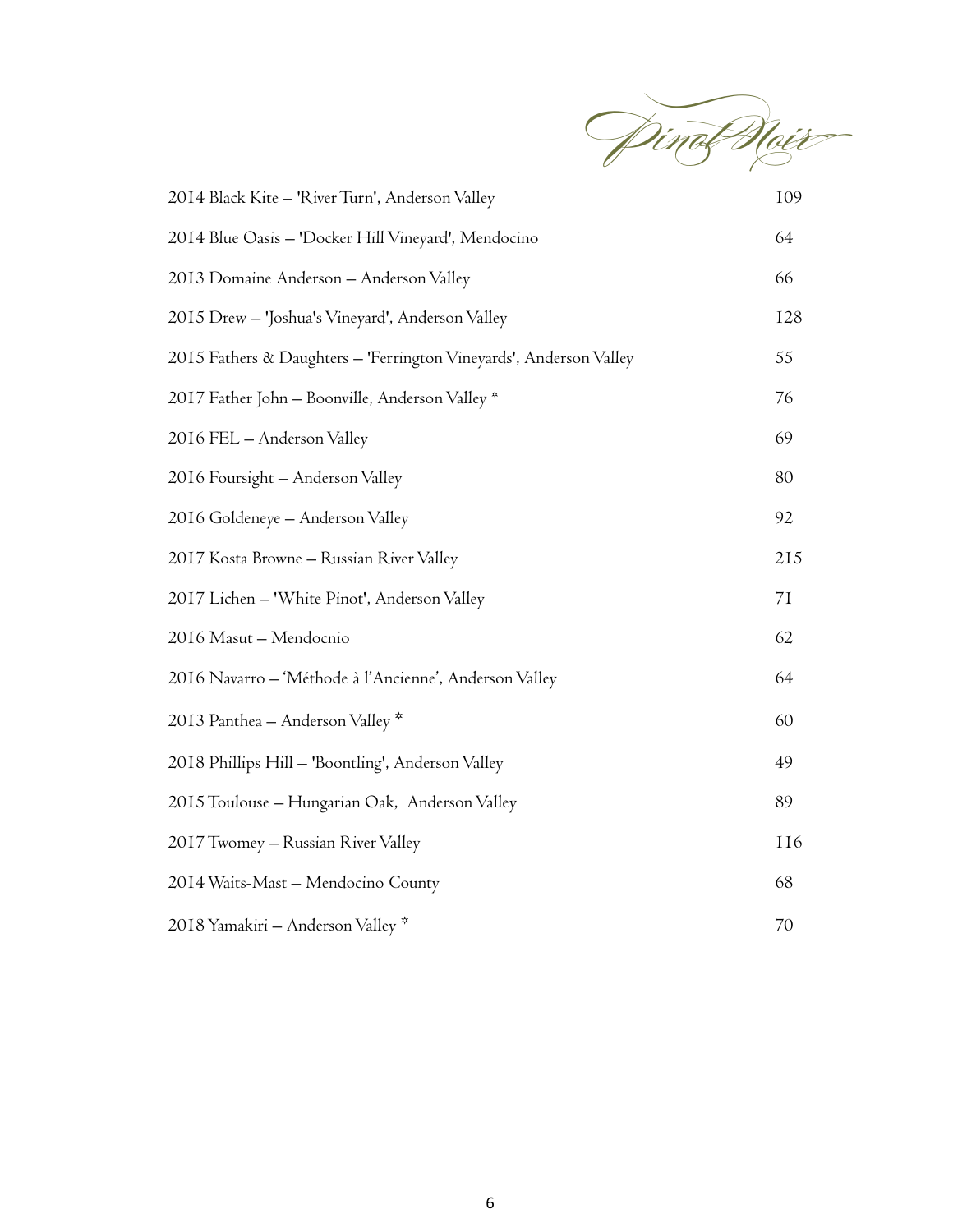

| 2016 Duckhorn – Napa Valley          | 105 |
|--------------------------------------|-----|
| 2016 Markham - Napa Valley           | 40  |
| 2015 Yorkville - Yorkville Highlands | იი  |

Zinfandel

| 2017 A. Rafanelli – Dry Creek Valley        | 81  |
|---------------------------------------------|-----|
| 2017 Cesar Toxqui - Mendocino               | 42  |
| 2017 Hawley Old Vine - Mendocino            | 58  |
| 2018 Kokomo – Dry Creek Valley              | 52  |
| 2014 Radio Coteau – 'Lemorel', Sonoma Coast | 108 |
| 2016 Steele – 'Pacini Vineyard', Mendocino  | 44  |
| 2016 Wild Thing Old Vine-Mendocino*         | 46  |
| 2017 Wilson - Sonoma County                 | 48  |
|                                             |     |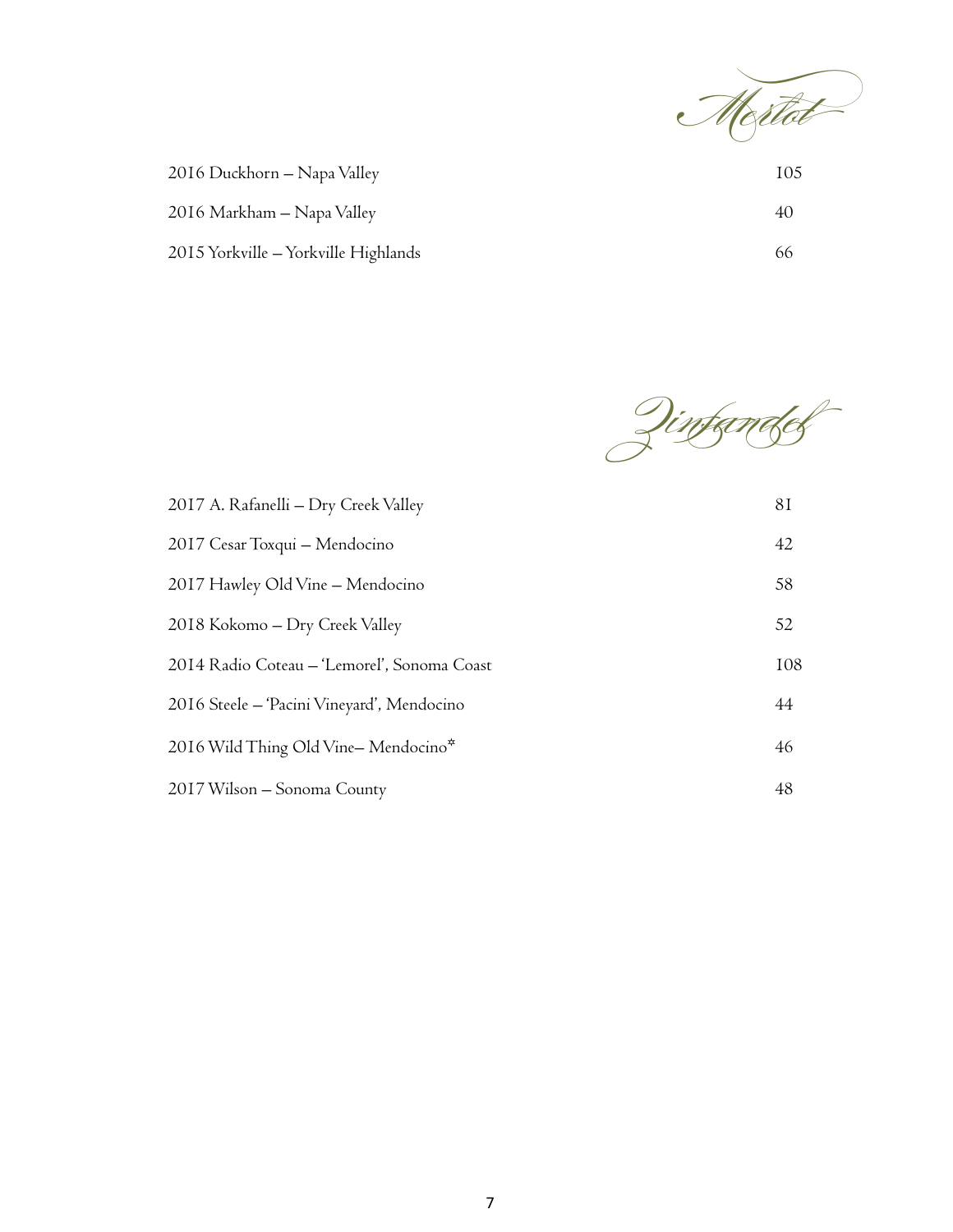

| 2016 Boatique – Napa Valley                                           | 62  |
|-----------------------------------------------------------------------|-----|
| 2012 Dominus – 'Proprietary Red', Napa Valley                         | 465 |
| 2016 Duckhorn - Napa Valley                                           | 102 |
| 2012 Egelhoff – Napa Valley                                           | 135 |
| 2016 Husch – Mendocino                                                | 40  |
| 2016 Marietta – 'Game Trail', Yorkville Highlands                     | 76  |
| 2016 McNab – Mendocino                                                | 46  |
| 2012 Parry - Napa Valley                                              | 110 |
| 2014 Salus — Napa Valley                                              | 223 |
| 2014 Skipstone – 'Oliver's Blend by Philippe Melka', Alexander Valley | 195 |
| 2015 St. Francis – 'Reserve', Alexander Valley                        | 80  |

Other Varietal Reds

| 2018 Breaking Bread – Grenache, unfined & unfiltered, serve chilled, Mendocino | 48 |
|--------------------------------------------------------------------------------|----|
| 2017 County Line - Syrah, Sonoma Coast                                         | 62 |
| 2015 Foppiano - Reserve Petit Syrah, Gianna's Block, Russian River Valley      | 78 |
| 2013 Meyer Family - Syrah, Yorkville Highlands                                 | 56 |
| 2016 Navarro – Barbera, Mendocino                                              | 62 |
| 2015 Onward – Carignan, Hawkeye Ranch, Redwood Valley                          | 66 |
| N.V. Shebang! - Red, Cuvee XII, 'Morgan Twain-Peterson', North Coast           | 40 |
| 2016 Vasco Urbano – GSM: Grenache, Syrah, Mourvedre, Livermore Valley          | 56 |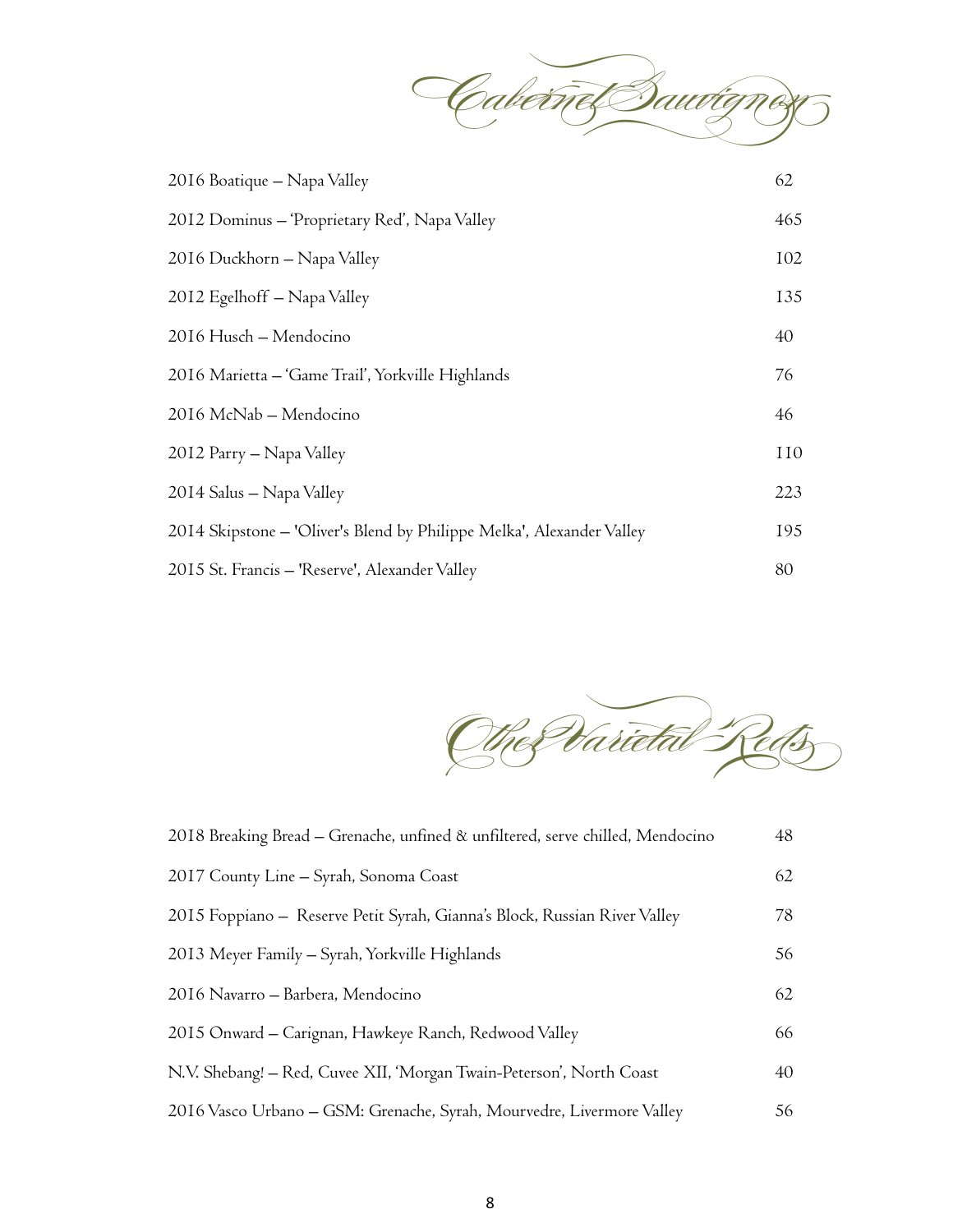Vodka 

| Belvedere, Poland                                           | 10           |
|-------------------------------------------------------------|--------------|
| Chopin, Poland                                              | $\mathbf{I}$ |
| Deep Eddy Lemon, Texas                                      | 8            |
| Drake's Organic, New York                                   | 7            |
| DSP CA 162, Redwood Valley California                       | 8            |
| Grey Goose, France                                          | 9            |
| Hangar I, Alameda, California                               | 10           |
| Hangar I Mandarin Blossom, Alameda, California              | $\mathbf{I}$ |
| Hanson's Cucumber Organic, California                       | 9            |
| Hetchy, California                                          | 8            |
| Humboldt Distillery, North Coast, California *              | 8            |
| Humboldt Distillery Hemp Infused, North Coast, California * | 9            |
| Infuse Mango Habenero, California                           | 9            |
| Ketel One, Netherlands                                      | 10           |
| Russian Standard Imperia, Russia                            | 10           |
| St. George, Alameda, California                             | 8            |
| Sonoma Brothers, Windsor, California                        | 8            |
| Stolichnaya, Latvia                                         | 8            |
| Tito's, Handmade, Texas                                     | 8            |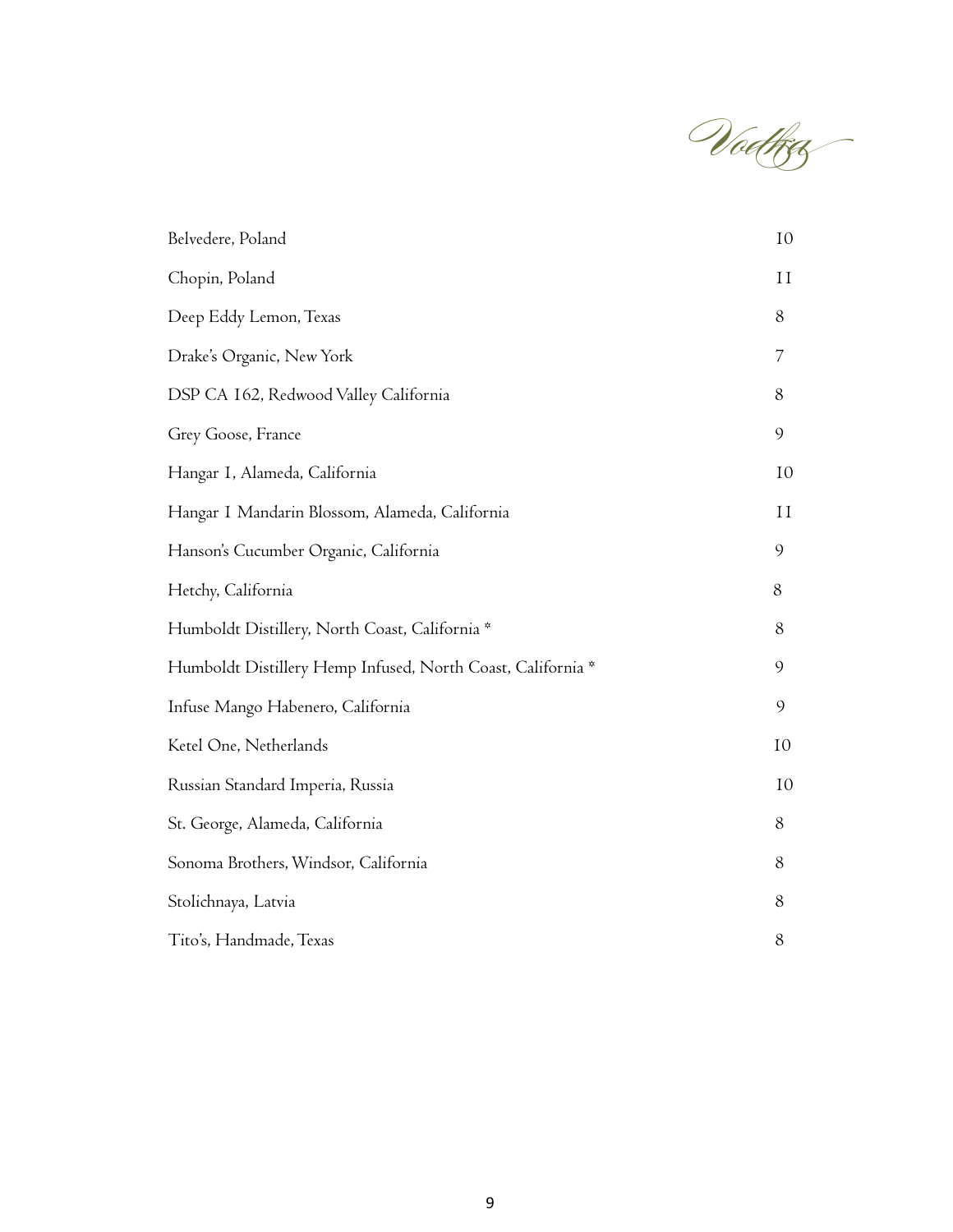

| $\overline{7}$<br>8<br>9<br>9<br>10<br>9<br>10<br>9<br>10<br>10<br>11<br>8<br>II<br>10<br>10<br>$\overline{7}$<br>7.5<br>8 | Ada Lovelace, California            | 9 |
|----------------------------------------------------------------------------------------------------------------------------|-------------------------------------|---|
|                                                                                                                            | Beefeater, England                  |   |
|                                                                                                                            | Benham's, Sonoma County, California |   |
|                                                                                                                            | Bombay, Sapphire, England           |   |
|                                                                                                                            | Distillery No. 209, California      |   |
|                                                                                                                            | Empress, Canada                     |   |
|                                                                                                                            | Farralon, San Carlos, California    |   |
|                                                                                                                            | Fords London Dry, Ukiah California  |   |
|                                                                                                                            | Griffo, Petaluma                    |   |
|                                                                                                                            | Hendrick's, Scotland                |   |
|                                                                                                                            | Louch & Union, California           |   |
|                                                                                                                            | Nolets, Holland                     |   |
|                                                                                                                            | Plymouth, England                   |   |
|                                                                                                                            | Roku, Japan                         |   |
|                                                                                                                            | Russel Henry, Hawaii                |   |
|                                                                                                                            | St. George Botanivore, California   |   |
|                                                                                                                            | Seagrams, Canada                    |   |
|                                                                                                                            | Tanqueray, England                  |   |
|                                                                                                                            | The Botanist, Islay, Scotland       |   |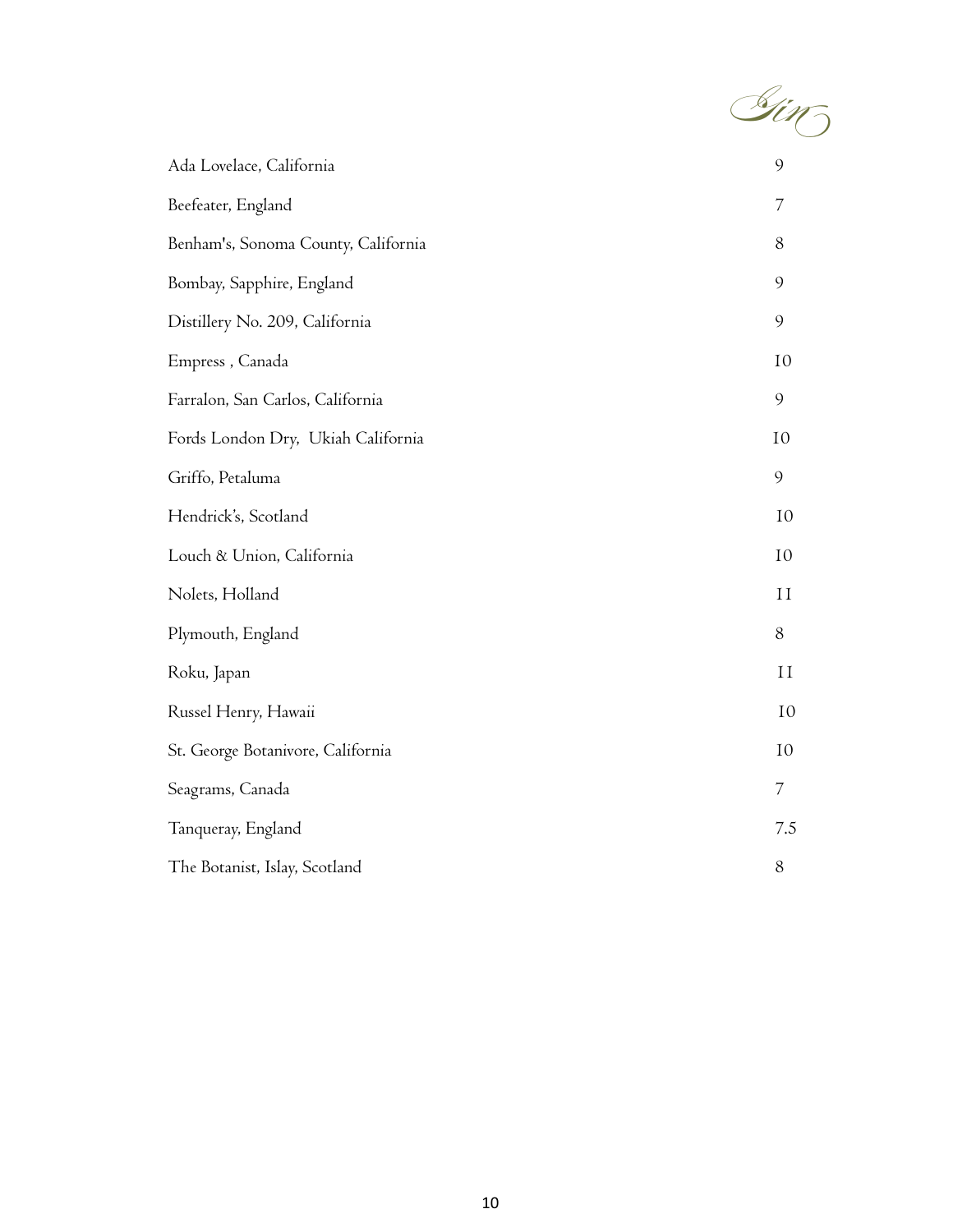Tequila, Mes Cal & Solot

| Alipus Mezcal, Blanco        |           |             |                |             | $\mathcal{Q}$        |
|------------------------------|-----------|-------------|----------------|-------------|----------------------|
| Amor Mio, Reposado           |           |             |                |             | 17                   |
| Avion 44, Extra Añejo        |           |             |                |             | 22                   |
| Casamigos                    |           | Mezcal 16   | Reposado<br>12 | Añejo       | 13                   |
| Casa Noble                   |           |             | Reposado<br>12 | Añejo       | 14                   |
| Cazadores, Reposado          |           |             |                |             | 8                    |
| Clase Azul, Reposado         |           |             |                |             | 18                   |
| Corazon de Jalisoc, Reposado |           |             |                |             | 10                   |
| Corralejo                    |           | Reposado IO | Añejo 12       | 99,000      | 13                   |
| Don Julio, Añejo             |           |             |                |             | 12                   |
| Don Julio, Blanco            |           |             |                |             | 11                   |
| Don Julio 1942               |           |             |                |             | 35                   |
| Dulce Vida, Añejo            |           |             |                |             | 11                   |
| El Silencio, Mezcal          |           |             |                |             | $\scriptstyle\rm II$ |
| El Tesoro, Reposado          |           |             |                |             | 12                   |
| Espolon, Reposado            |           |             |                |             | 10                   |
| Fortaleza, Blanco            |           |             |                |             | $\mathcal{Q}$        |
| Herradura                    |           |             | Reposado<br>10 | Extra Añejo | 12                   |
| Jaja, Blanco                 |           |             |                |             | 9                    |
| Los Amantes, Mezcal          |           |             |                |             | 14                   |
| Patron                       | Silver 10 | Reposado 13 | Añejo 18       | Platinum    | 35                   |
| Por Siempre, Sotol Blanco    |           |             |                |             | 9                    |
| Riazul, Añejo                |           |             |                |             | 11                   |
| Sauza Hornitos, Reposado     |           |             |                |             | 8                    |
| Tres Agaves, Blanco          |           |             |                |             | 8                    |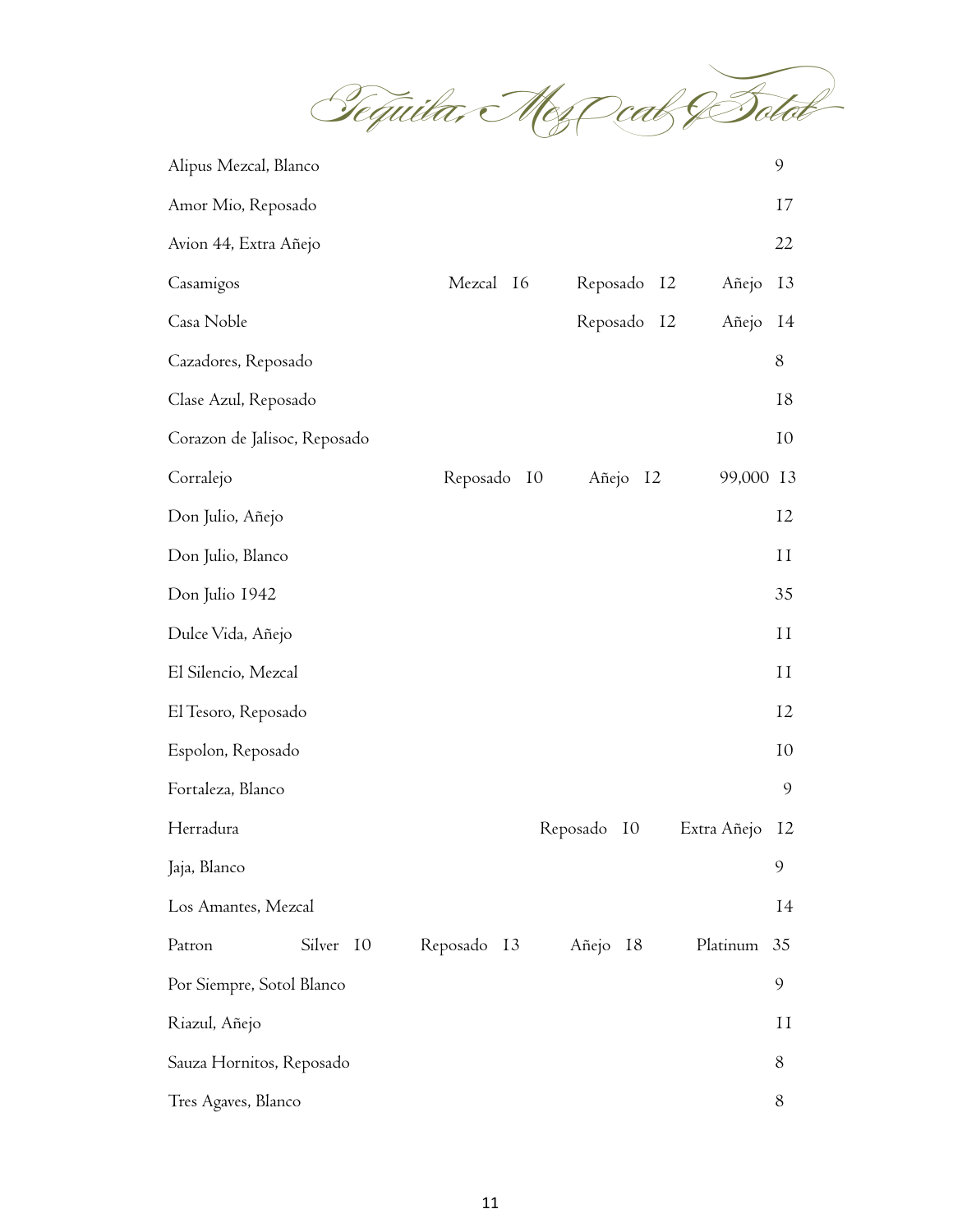

| Batiste, Silver, California                       | 8  |
|---------------------------------------------------|----|
| Barbancourt 15yr., Haiti                          | 14 |
| Cana Brava, Silver, Panama                        | 9  |
| Charbay Tahitian Vanilla, California              | 9  |
| Cruzan, Light, Saint Croix                        | 7  |
| Cruzan, Black Strap, Saint Croix                  | 8  |
| Flor De Cana, 4 year, Gold Rum, Nicaragua         | 7  |
| Flor De Cana, 18 year, Centenario Gold, Nicaragua | 13 |
| Kirk & Sweeney, 12 year, Dominican Republic       | 10 |
| Mezan, Jamaica                                    | 9  |
| Don Q Coco, Puerto Rico                           | 7  |
| Solomon Tournour, Mendocino                       | 8  |
| Zaya, 16 year, Trinidad                           | 9  |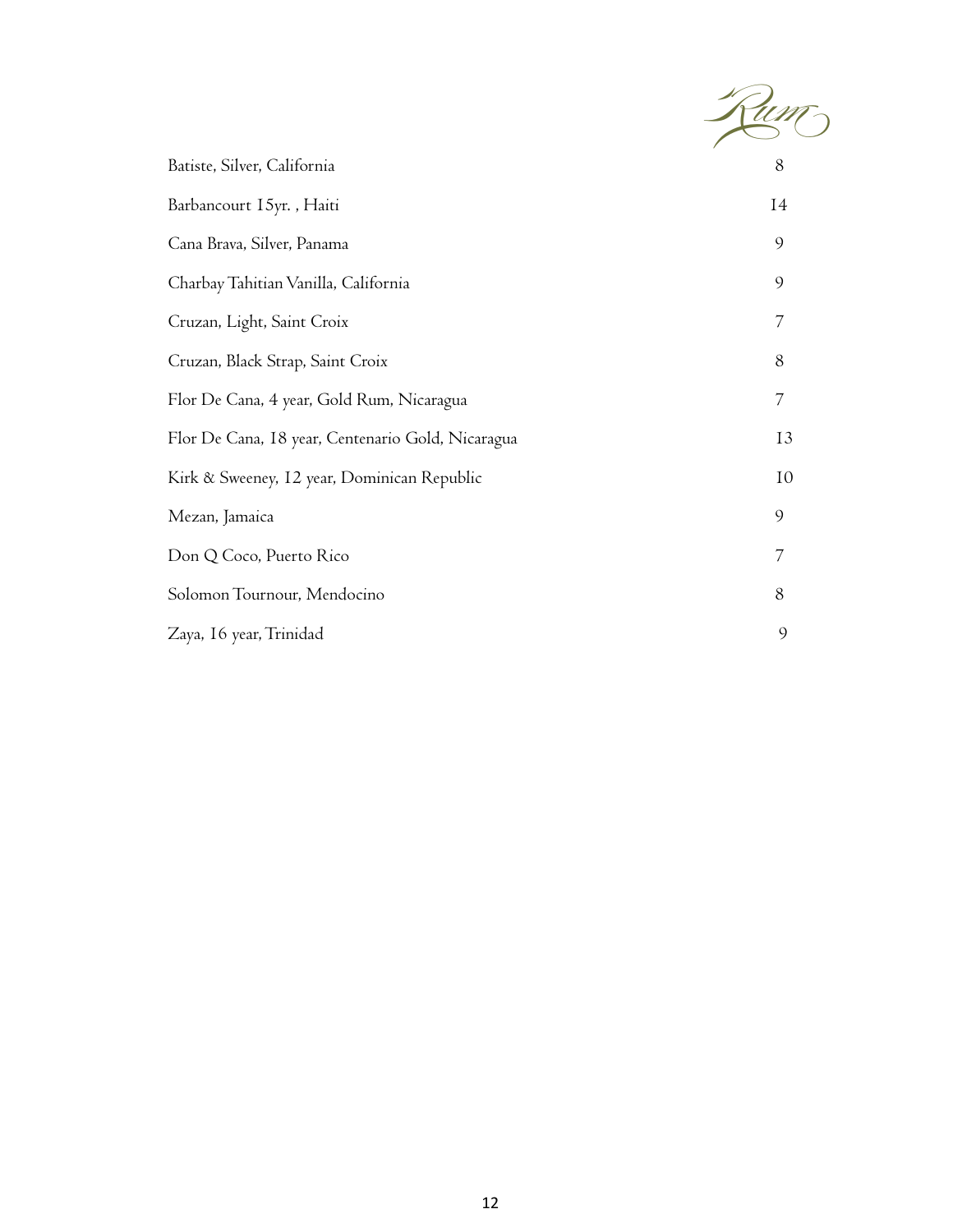

| Angel's Envy, Kentucky                       | 10        |
|----------------------------------------------|-----------|
| Basil Hayden, Kentucky                       | 10        |
| Berkshire, Massachusetts                     | 10        |
| Benchmark                                    | 7         |
| Blantons, Kentucky                           | 10        |
| Breckenridge, Colorado                       | 10        |
| Buffalo Trace, Kentucky                      | 8         |
| Bulleit, Kentucky                            | 8         |
| Bulleit, Small Batch, 10 year, Kentucky      | 12        |
| Elmer T. Lee, Kentucky                       | 12        |
| George T. Stagg, Kentucky                    | 40        |
| Hudson, Baby Bourbon, New York               | <b>16</b> |
| Jack Daniels Tennessee Whiskey               | 7         |
| Jefferson's Reserve, Kentucky                | 10        |
| Knob Creek, Kentucky                         | 9         |
| Low Gap Bourbon & Bavarian Wheat, California | 12        |
| Maker's Mark, Kentucky                       | 8         |
| Michters American Whiskey, Kentucky          | 9         |
| Old Forester 1870, Kentucky                  | 10        |
| Old Rip Van Winkle, 10 year, Kentucky        | 35        |
| Redemption, Indiana                          | 9         |
| Redwood Empire, Lost Monarch, Sonoma County  | 11        |
| Redwood Empire, Pipe Dream, Sonoma County    | 12        |
| W. L. Weller, Kentucky                       | 15        |
| Woodford Reserve, Kentucky                   | 9         |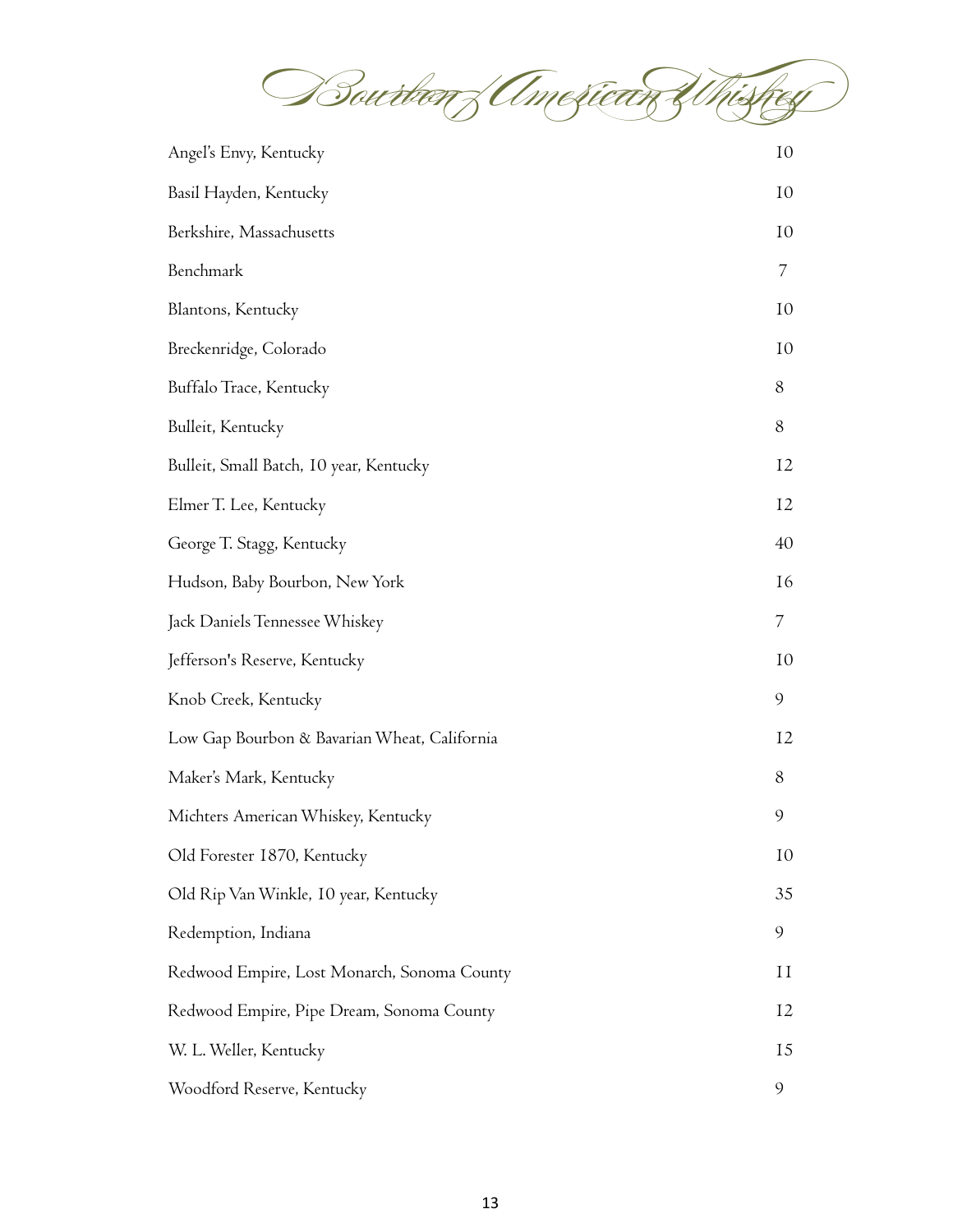

| Crown Royal             |  |
|-------------------------|--|
| <b>Fremont Mischief</b> |  |
| Seagram's VO            |  |



Bastille 10

Brenne 12



| Barr an Uisce          | 10 |
|------------------------|----|
| Bushmills              | 7  |
| Jameson                | 8  |
| Redbreast I2yr.        | 10 |
| Slane                  | 9  |
| Teeling 'Single Grain' | 10 |
| Tullamore Dew          | 8  |
| Writers Tears          | 10 |
|                        |    |



Nikka, Coffey Grain 12

Yamazaki 12 year 25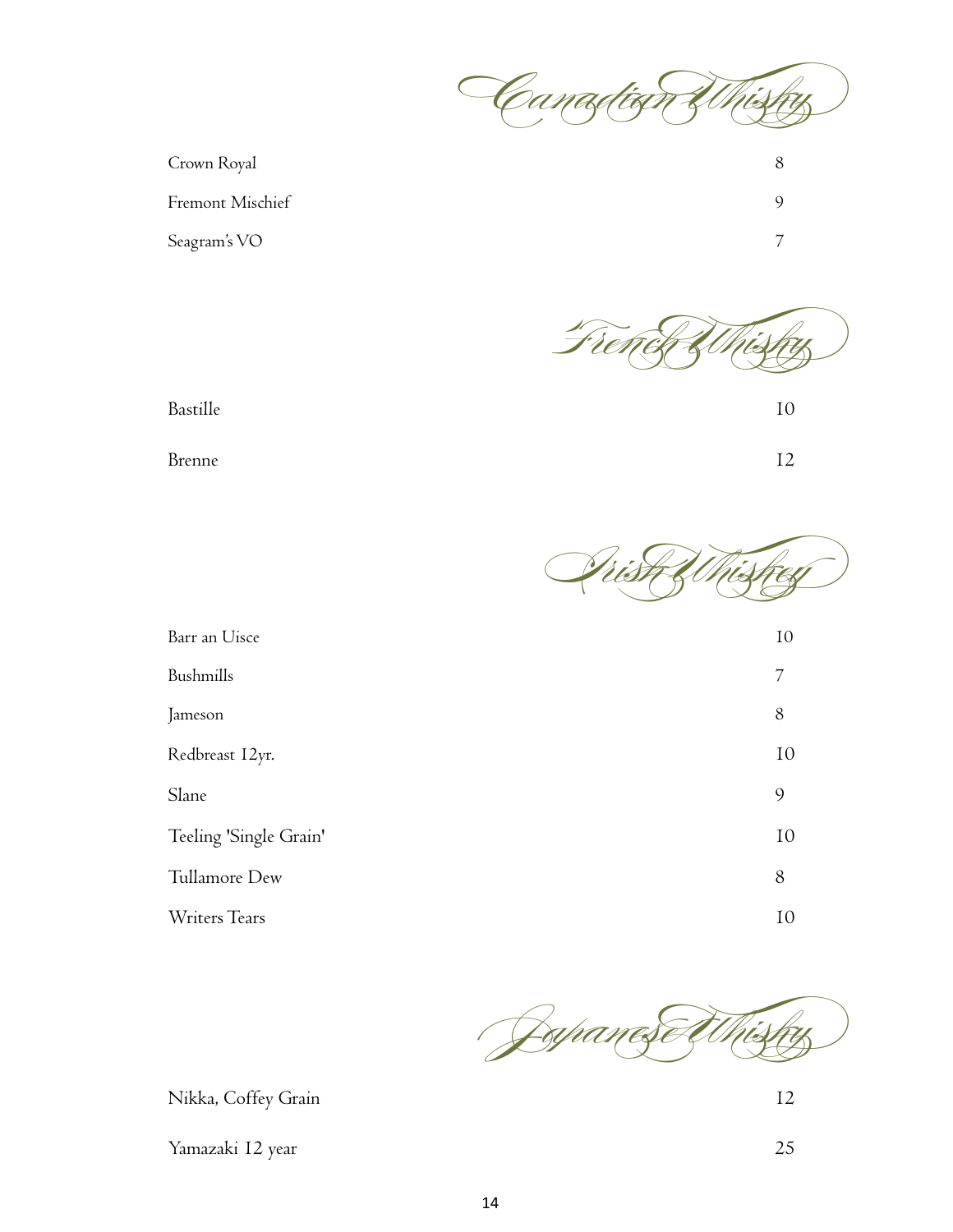

| Angel's Envy, Kentucky                       | <b>I5</b>      |
|----------------------------------------------|----------------|
| Alley 6, Healdsburg, California              | 11             |
| Basil Hayden Dark Rye, Kentucky              | 12             |
| Basil Hayden Carribean Cask, Kentucky        | 12             |
| Bulleit, Straight Rye, Indiana               | 9              |
| Hudson, Maple Cask Rye, New York             | 13             |
| Jim Beam, Kentucky                           | $\overline{7}$ |
| Koval, Chicago                               | 13             |
| Redwood Empire, Emerald Giant, Sonoma County | 11             |
| Russell's Reserve 6yr., Kentucky             | 9              |
| Templeton, Small Batch, Iowa                 | 8              |
| Whip Saw, Napa, California                   | 11             |
| Whistle Pig 10yr. Rye, Vermont               | <b>I5</b>      |
| Whistlepig, Piggyback 6yr., Vermont          | 12             |



| Dewars White Label   | 8   |
|----------------------|-----|
| <b>Ballantines</b>   | 6   |
| Johnnie Walker Black | 9.5 |
| Johnnie Walker Blue  | 35  |
| Johnnie Walker Red   | 7   |
| Monkey Shoulder      | 8   |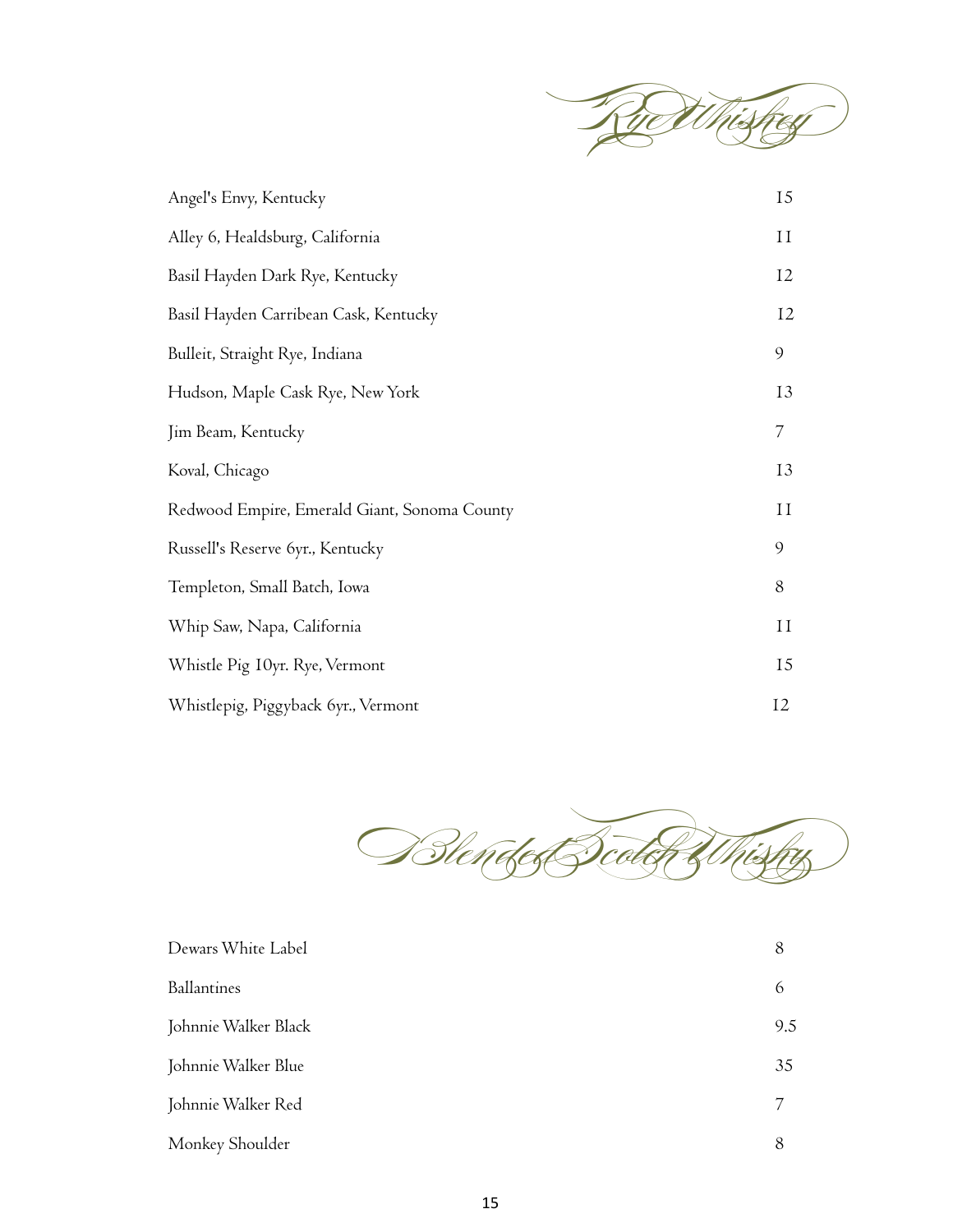Single Malt Scotch

| Auchentoshan 12 year, Lowland            | $\rm II$  |
|------------------------------------------|-----------|
| Balvenie I2 year, 'Doublewood', Speyside | 12        |
| Balvenie 14 year, Speyside               | 17        |
| BenRiach 10 year, Speyside               | 12        |
| Bowmore 12 year, Islay                   | 12        |
| Bruichladdich Rocks, Islay               | 9         |
| Bruichladdich Heavily Peated, Islay      | 12        |
| Dalwhinnie 15 year, Highland             | 14        |
| GlenDronach I2 year, Speyside            | 14        |
| Glenfarclas 12 year, Speyside            | $\rm{II}$ |
| Glenfiddich 12 year, Speyside            | 8         |
| GlenGlassaugh Evolution, Speyside        | 13        |
| GlenGlassaugh Torta, Speyside            | 13        |
| Glenlivet 12 year, Speyside              | 12        |
| Glenlivet 14 year, Speyside              | 14        |
| Glenlivet 18 year, Speyside              | 18        |
| Glenmorangie 10 year, Highland           | 12        |
| Highland Park 12 year, Orkney            | 12        |
| Lagavulin 16 year, Islay                 | 18        |
| Laphroiag 10 year, Islay                 | 10        |
| MacAllan 18 year, Speyside               | 40        |
| Oban 14 year, Highland                   | 14        |
| Talisker 10 Year, Isle of Skye           | I4        |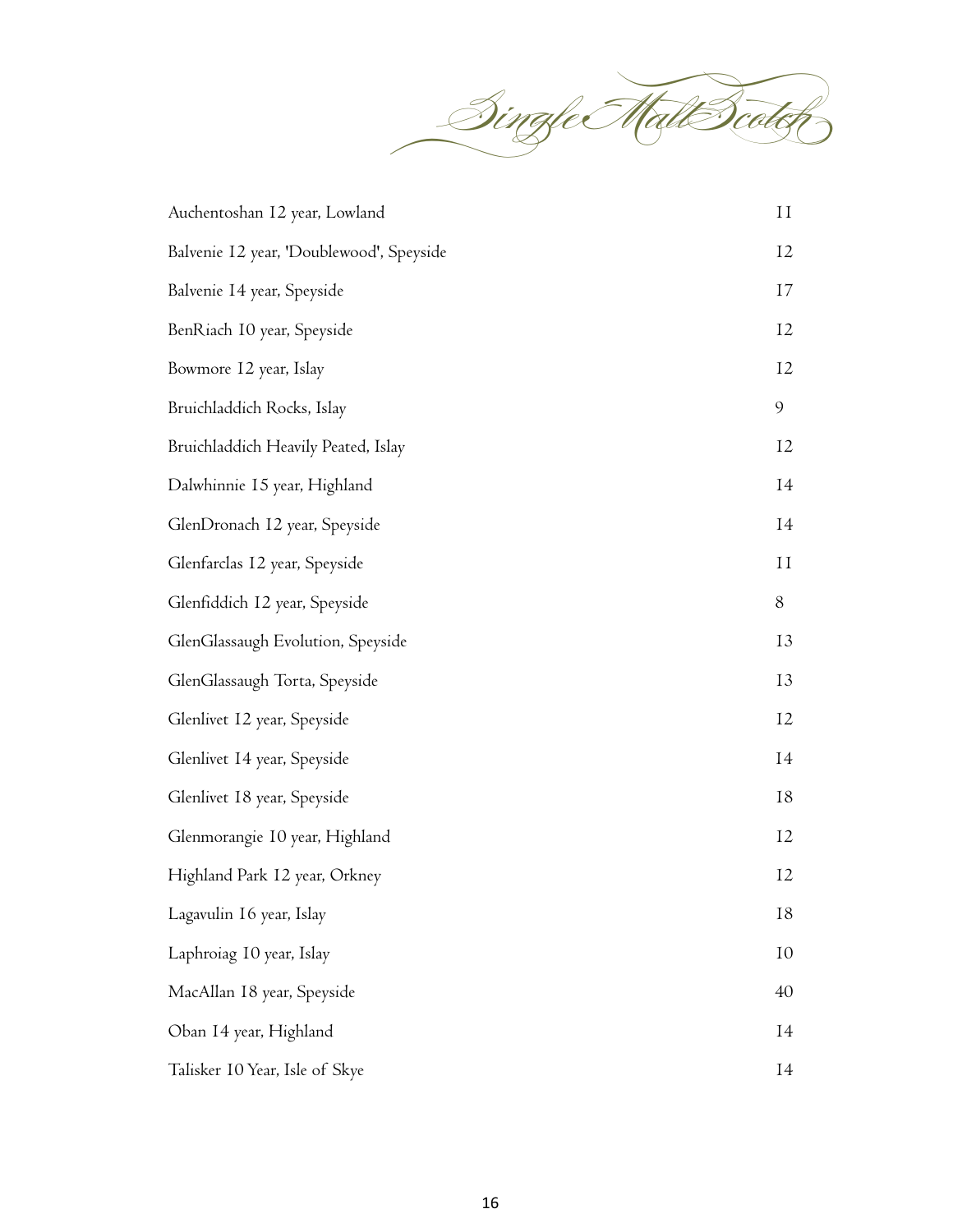Brandy, Cognac and Armagnac  $\triangle$ 

| Bache Gabrielsen, Tre Kors, Cognac          | 9         |
|---------------------------------------------|-----------|
| Cognac Park Single Cru, Organic             | 9         |
| Cognac Park, Borderies                      | 12        |
| Cognac Park, XO Extra                       | 35        |
| Courvoisier, VS, Cognac                     | 8         |
| Courvoisier, XO, Cognac                     | 24        |
| D'Usse VSOP, Cognac                         | 13        |
| D'Usse XO, Cognac                           | 23        |
| DeLord, Napoleon, Bas Armagnac              | 9         |
| Delord, 25 year Bas Armagnac                | 15        |
| Du Peyrat Rare Prestige                     | 13        |
| Germain-Robin, Apple, Mendocino County      | 12        |
| Germian-Robin Apple XO, Mendocino County    | 24        |
| Germain-Robin, Fine, Mendocino County       | 8         |
| Germain-Robin, Old Havana, Mendocino County | <b>16</b> |
| Germain-Robin, XO, Mendocino County         | 24        |
| Hennessey, VS, Cognac                       | 8         |
| Hennessey, VSOP, Cognac                     | 12        |
| Hennessey, Privilege, Cognac                | 12        |
| Hennessey, XO, Cognac                       | 25        |
| Hine, VSOP,                                 | 10        |
| Korbel, Sonoma County                       | 6         |
| Remy Martin V, Cognac                       | 11        |
| Remy Martin, VSOP, Cognac                   | 12        |
| Remy Martin 1738, Cognac                    | 18        |
| Remy Martin XO, Cognac                      | 20        |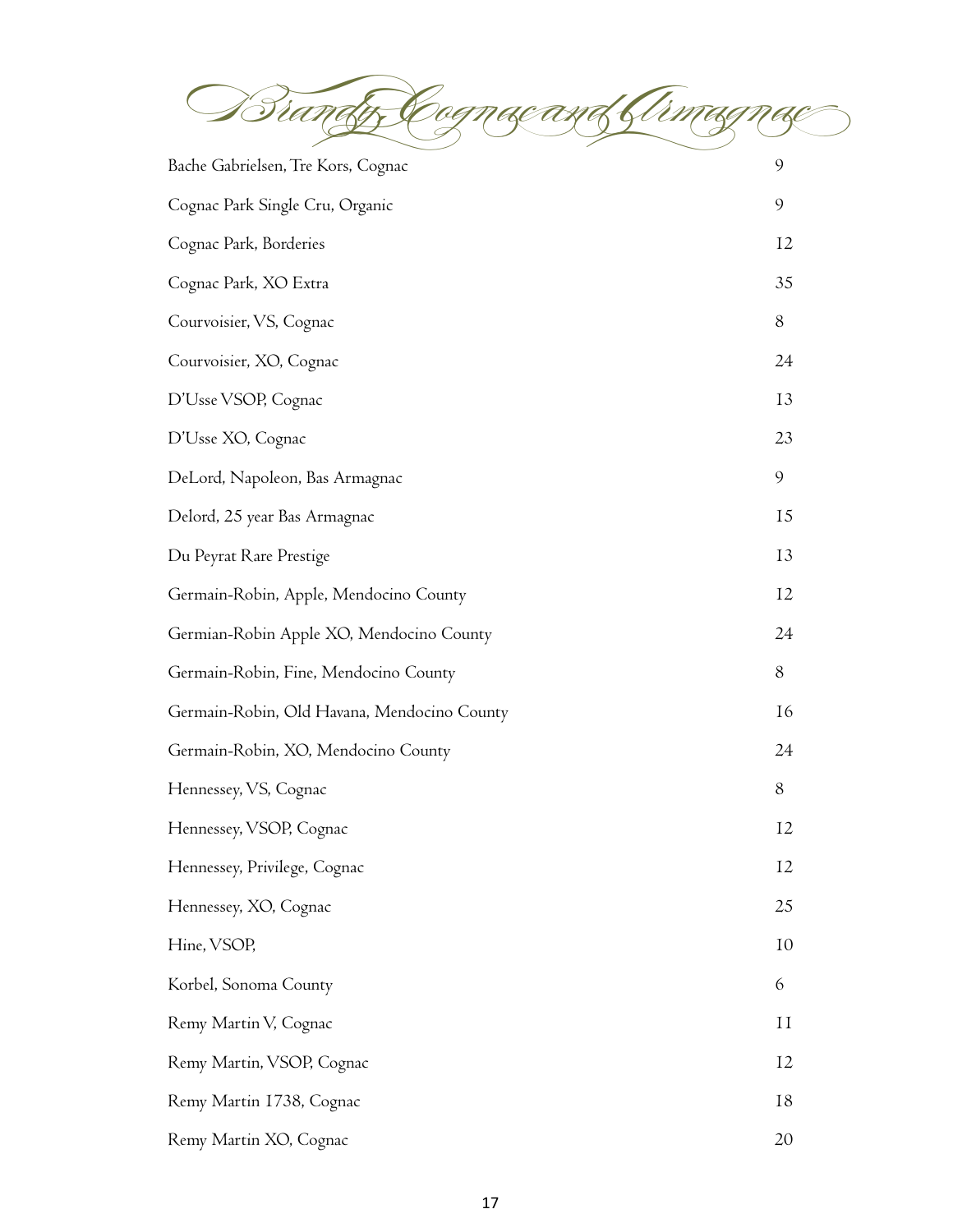Dessert Wines

| NV Deviation Orange Muscat, Rose Geranium & Damiana, Madera CA | 14                   |
|----------------------------------------------------------------|----------------------|
| 2016 Ferrari Carano Black Muscat, Russian River Valley         | 9                    |
| 2013 Husch Late Harvest Gewurztraminer, Anderson Valley        | 9                    |
| 2011 Monte Volpe Tocai Friulano, Mendocino                     | 9                    |
| 2013 Navarro Late Harvest Gewurztraminer, Anderson Valley      | 12                   |
| 2016 Navarro Late Harvest Muscat Blanc, Anderson Valley        | 10                   |
| 2014 Navarro Late Harvest Riesling, Anderson Valley            | 12                   |
| 2018 Pennyroyal Vin Doolsey Muscat, Anderson Valley            | 11                   |
| 2013 Royal Tokaji Aszu 5 Puttonyos, Hungary                    | <sup>12</sup>        |
| 2013 Toulouse Late Harvest Riesling, Anderson Valley           | $\scriptstyle\rm II$ |
| 2014 Vidal Flurry Muscat, Rhone, France                        | $\rm II$             |



| Bodega Dios Baco, 'Buleria', Fino                            |  |
|--------------------------------------------------------------|--|
| Bodega Dios Baco, 'Oxford 1970', Pedro Ximenez, Sweet Sherry |  |
| Osborne, 1827 Pedro Ximenez, Sweet Sherry                    |  |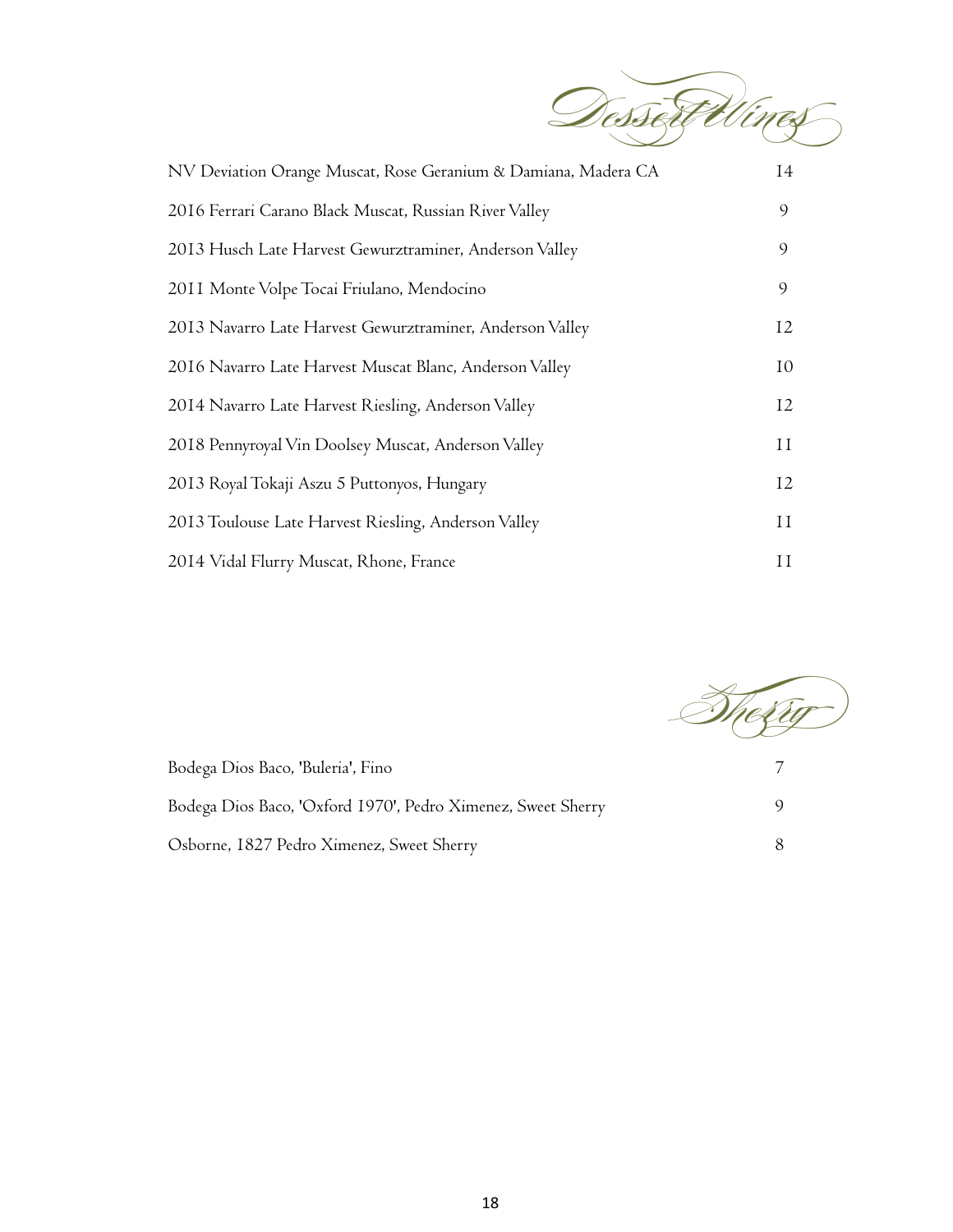| 2010 Brutocao Zinfandel, Mendocino                             | Ħ         |
|----------------------------------------------------------------|-----------|
| 2004 Graham's, Malvedos, Portugal                              | 9         |
| Graham's, Tawny, 20 yr, Portugal                               | 11        |
| Graham's, Tawny, 40 yr, Portugal                               | 25        |
| Graham's, 'Six Grapes' Reserve, Portugal                       | 7         |
| 2013 McNab Ridge Family Reserve, Mendocino                     | 8         |
| N.V. Meyer Family Cellars, Yorkville                           | 11        |
| Quinta De La Rosa 10 year Tawny, Portugal                      | 12        |
| Quinta De La Rosa 2013 LBV, Portugal                           | 10        |
| Ramos Pinto 20 yr Tawny, Portugal                              | <b>15</b> |
| Trentadue Chocolate Amore Red Dessert, Geyserville, California | 8         |

Madei<del>sra</del>

Absinthe  $\overline{\phantom{a}}$ 

| Ordinaire, France                              |  |
|------------------------------------------------|--|
| St. George Absinthe Verte, Alameda, California |  |
| Tenneyson, Texas                               |  |

Blandy's, Sercial Madeira, 5 yr, Funchal 5 Blandy's Malmsey Madeira, 15 yr, Funchal 14